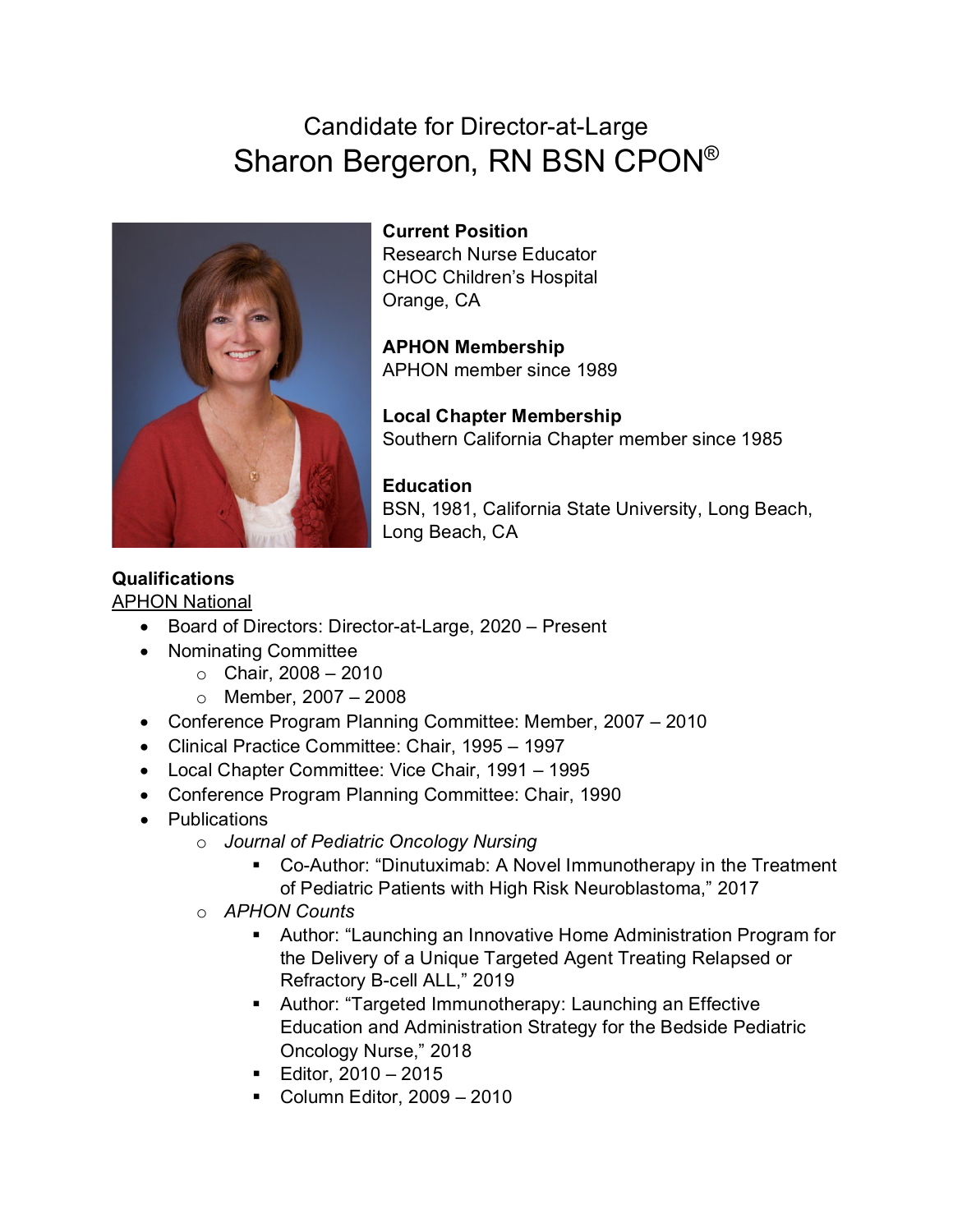- Author: "The High Risk for Obesity in Pediatric Oncology Patients Receiving Isotretinoin," 2009
- *APHON Counts* Writing Award, 2019

**APHON Local Chapter** 

- Southern California Chapter
	- $\circ$  Conference Chair, 1994 1995
	- o President
		- $-2015 2019$
		- $-1987 1991$
	- o Secretary
		- $-2007 2011$
		- $1985 1986$

### **Other Nursing Leadership**

- Professional Organizations
	- o Children's Oncology Group
		- COG DVL Protocol Core Group: Nurse, 2015 Present
		- Nursing Nominating Committee: Member and Chair, 2015 2020
- Publications
	- o *Journal of Pediatric Nursing*, Lead Author: "Empowering Adolescents and Young Adults to Support, Lead, and Thrive: Development and Validation of an AYA Oncology Child Life Program," 2019
	- o *Clinical Journal of Oncology Nursing*, Co-Author: "Asparaginase Toxicities: Identification and Management in Patients with Acute Lymphoblastic Leukemia," 2017
	- o *Oncologist*, Co-Author: "Consensus Guideline for the Use of Glucarpidase in Patients with High Dose Methotrexate Induced Acute Kidney Injury and Delayed Methotrexate Clearance," 2017
	- o *Children and Their Families: The Continuum of Nursing Care*, 3rd Ed., Chapter Author: "The Child with a Malignancy," 2014

#### Additional Qualifications for Office

Besides my extensive leadership roles in both National APHON and my local chapter, SCAPHON, I have been acknowledged by my peers for my pediatric oncology nurse expertise. I received the 2011 Kathy Ruccione Excellence in Pediatric Oncology Nursing (SCAPHON award) and the 2012 Dr. Patricia Greene Leadership award. I have also demonstrated leadership in nursing education. My expertise surrounds novel targeted agents and clinical trials for which I have presented on a national stage for both APHON, SCAPHON, and ONS. In addition, I have been a poster presenter and mentored nurses at my institution to present posters at several recent APHON and AYA International Conferences; recently being a co-author of two concurrent sessions at the 2021 Global AYA Conference. These speaking presentations and poster presentations